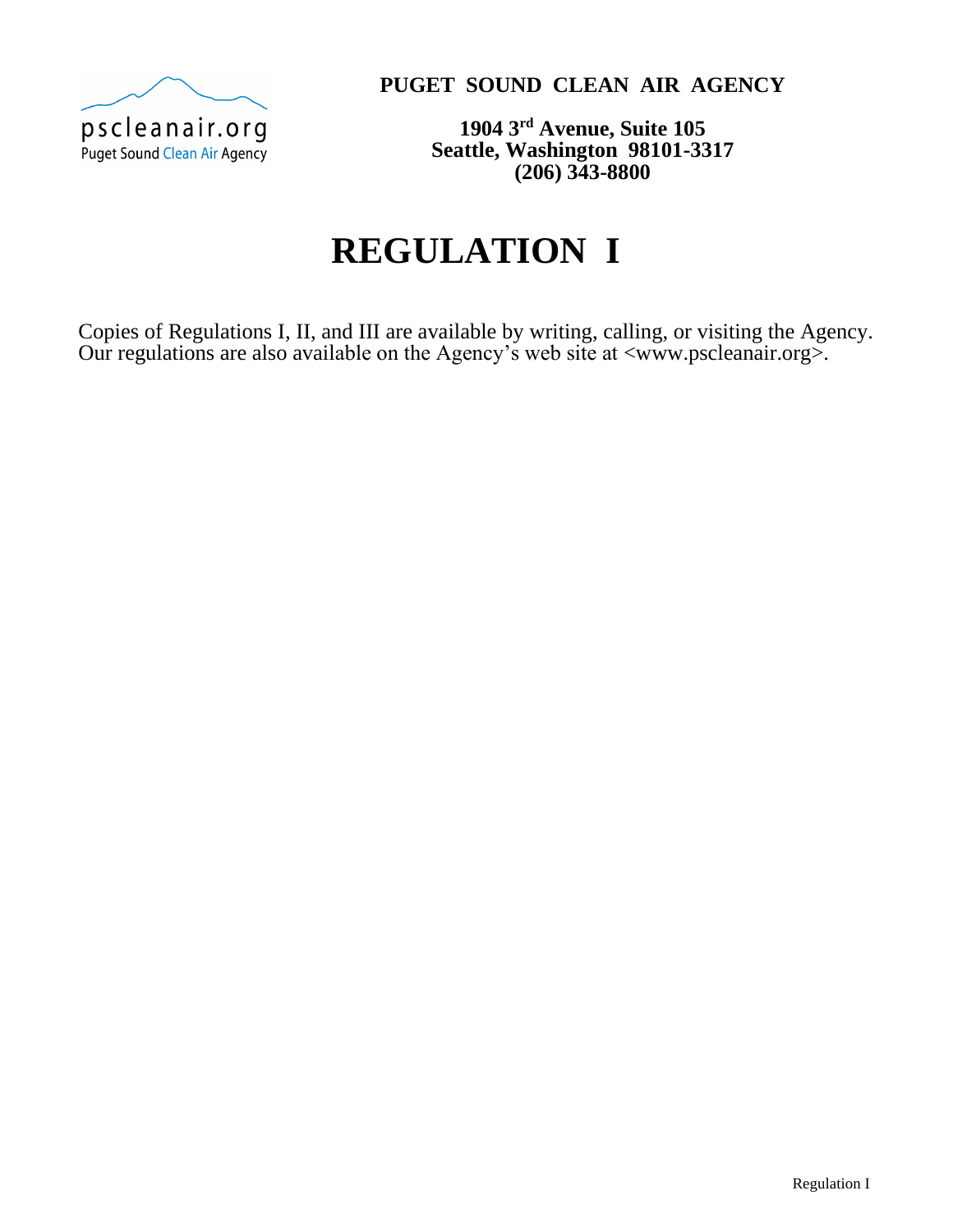## **Regulation I of the** PUGET SOUND CLEAN AIR AGENCY

1904 3rd Avenue, Suite 105 Seattle, Washington 98101-3317

### **Table of Contents**

#### Article

#### Page  $\mathbf{1}$  $\overline{c}$  $\overline{3}$  $\overline{4}$ 5 6  $\overline{7}$ 8 9 12 13  $14$ 15

#### Section

Page

| 1.01 |                                                                                          |  |
|------|------------------------------------------------------------------------------------------|--|
| 1.03 |                                                                                          |  |
| 1.05 |                                                                                          |  |
| 1.07 |                                                                                          |  |
|      |                                                                                          |  |
| 2.01 |                                                                                          |  |
| 2.02 |                                                                                          |  |
| 2.03 |                                                                                          |  |
| 2.04 |                                                                                          |  |
| 2.05 |                                                                                          |  |
| 2.06 |                                                                                          |  |
| 2.07 |                                                                                          |  |
| 2.08 |                                                                                          |  |
| 2.09 |                                                                                          |  |
| 2.10 |                                                                                          |  |
| 2.11 | Designation of Official to Perform Consulted Agency Responsibilities for the Agency 2-10 |  |
| 2.12 |                                                                                          |  |
| 2.13 |                                                                                          |  |
| 2.14 |                                                                                          |  |
|      |                                                                                          |  |
| 3.01 |                                                                                          |  |
| 3.02 |                                                                                          |  |
| 3.03 |                                                                                          |  |
| 3.04 |                                                                                          |  |
| 3.05 |                                                                                          |  |
| 3.06 |                                                                                          |  |
| 3.07 |                                                                                          |  |
| 3.09 |                                                                                          |  |
| 3.11 |                                                                                          |  |
| 3.13 |                                                                                          |  |
| 3.15 |                                                                                          |  |
| 3.17 |                                                                                          |  |
| 3.19 |                                                                                          |  |
| 3.21 |                                                                                          |  |
| 3.23 |                                                                                          |  |
| 3.25 |                                                                                          |  |
|      |                                                                                          |  |
| 4.01 |                                                                                          |  |
| 4.03 |                                                                                          |  |
|      |                                                                                          |  |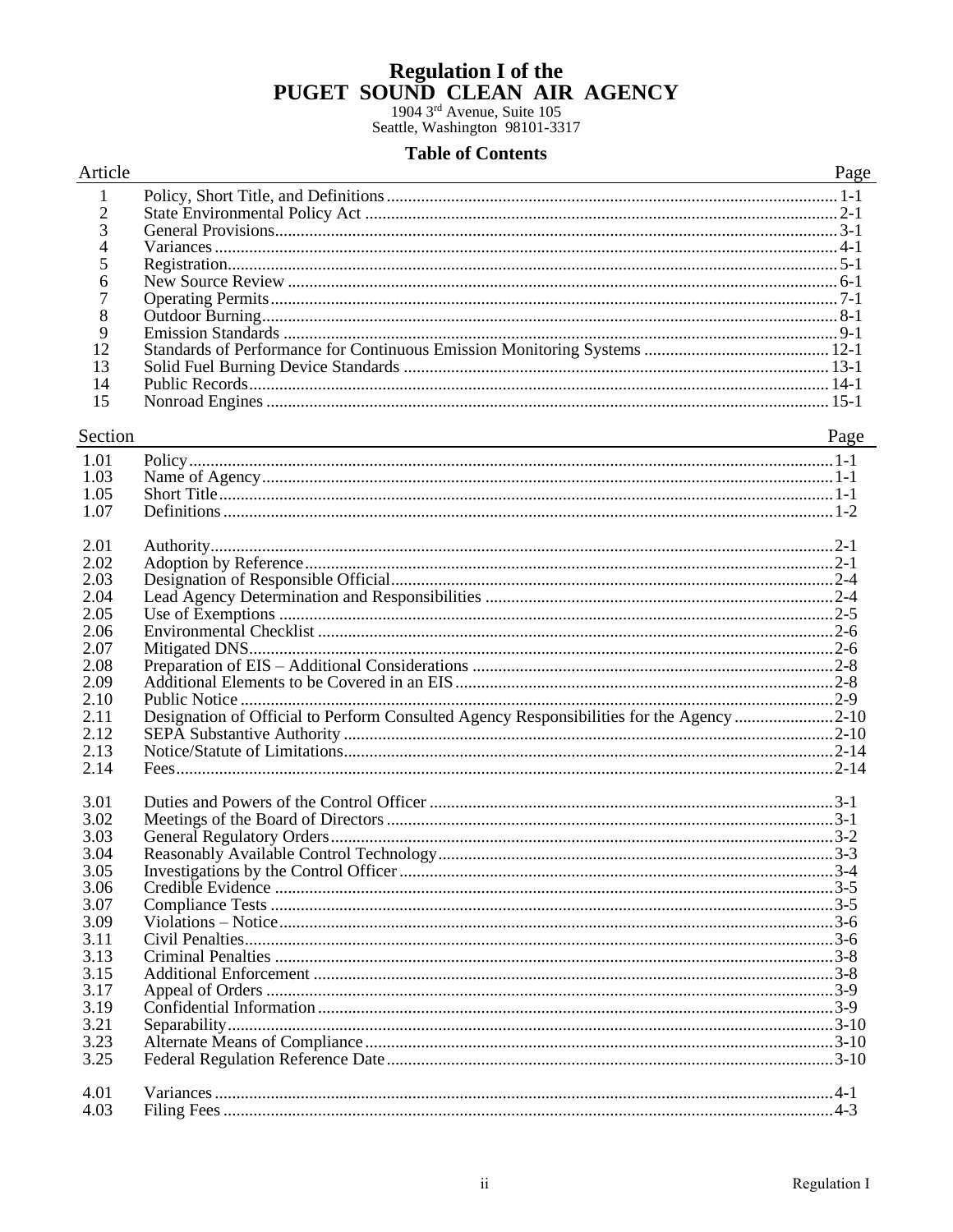| Section        |                                                                                | Page |
|----------------|--------------------------------------------------------------------------------|------|
| 5.03           |                                                                                |      |
| 5.05           |                                                                                |      |
| 5.07           |                                                                                |      |
| 5.12           |                                                                                |      |
|                |                                                                                |      |
| 6.01           |                                                                                |      |
| 6.03           |                                                                                |      |
| 6.04           |                                                                                |      |
| 6.09           |                                                                                |      |
| 6.10           |                                                                                |      |
| 6.11           |                                                                                |      |
|                |                                                                                |      |
| 7.01           |                                                                                |      |
| 7.03           |                                                                                |      |
| 7.05           |                                                                                |      |
| 7.07           |                                                                                |      |
| 7.09           |                                                                                |      |
| 8.04           |                                                                                |      |
| 8.05           |                                                                                |      |
|                |                                                                                |      |
| 8.06           |                                                                                |      |
| 8.07           |                                                                                |      |
| 8.08<br>8.09   |                                                                                |      |
|                |                                                                                |      |
| 8.10           |                                                                                |      |
| 8.11<br>8.12   |                                                                                |      |
| 8.13           |                                                                                |      |
|                |                                                                                |      |
| 9.03           |                                                                                |      |
| 9.04           | Opacity Standards for Equipment with Continuous Opacity Monitoring Systems 9-1 |      |
| 9.05           |                                                                                |      |
| 9.07           |                                                                                |      |
| 9.08           |                                                                                |      |
| 9.09           |                                                                                |      |
| 9.10           |                                                                                |      |
| 9.11           |                                                                                |      |
| 9.13           |                                                                                |      |
| 9.15           |                                                                                |      |
| 9.16           |                                                                                |      |
| 9.18           |                                                                                |      |
| 9.20           |                                                                                |      |
|                |                                                                                |      |
| 12.01          |                                                                                |      |
| 12.03          |                                                                                |      |
|                |                                                                                |      |
| 13.01          |                                                                                |      |
| 13.02          |                                                                                |      |
| 13.03          |                                                                                |      |
| 13.04          |                                                                                |      |
| 13.05          |                                                                                |      |
| 13.06          |                                                                                |      |
| 13.07          |                                                                                |      |
| 14.01          |                                                                                |      |
| 14.02          |                                                                                |      |
| 14.03          |                                                                                |      |
|                |                                                                                |      |
| 14.04<br>14.05 |                                                                                |      |
| 14.06          |                                                                                |      |
| 14.07          |                                                                                |      |
| 14.08          |                                                                                |      |
|                |                                                                                |      |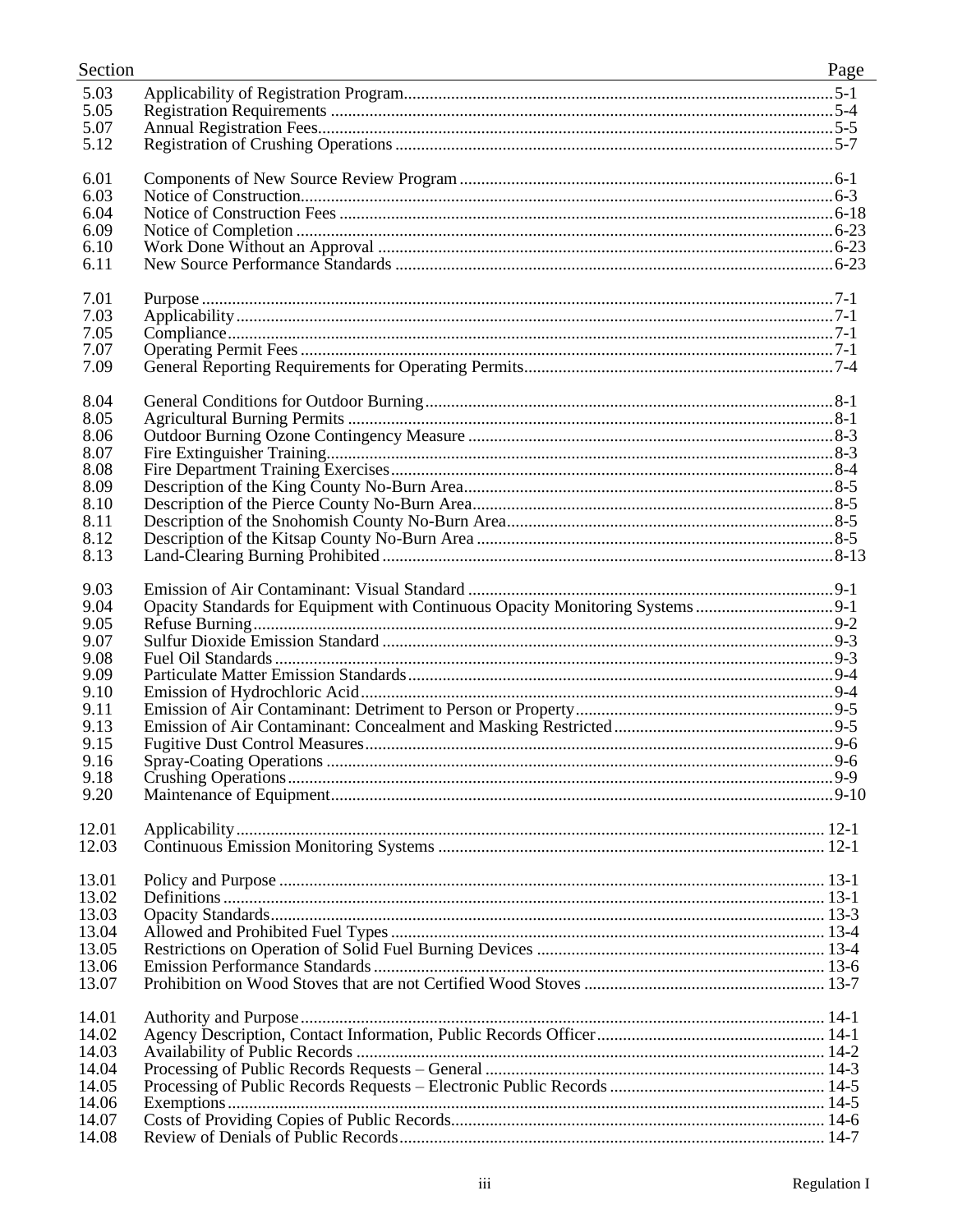| Section | Page |
|---------|------|
| 15.01   |      |
| 15.03   |      |
| 15.05   |      |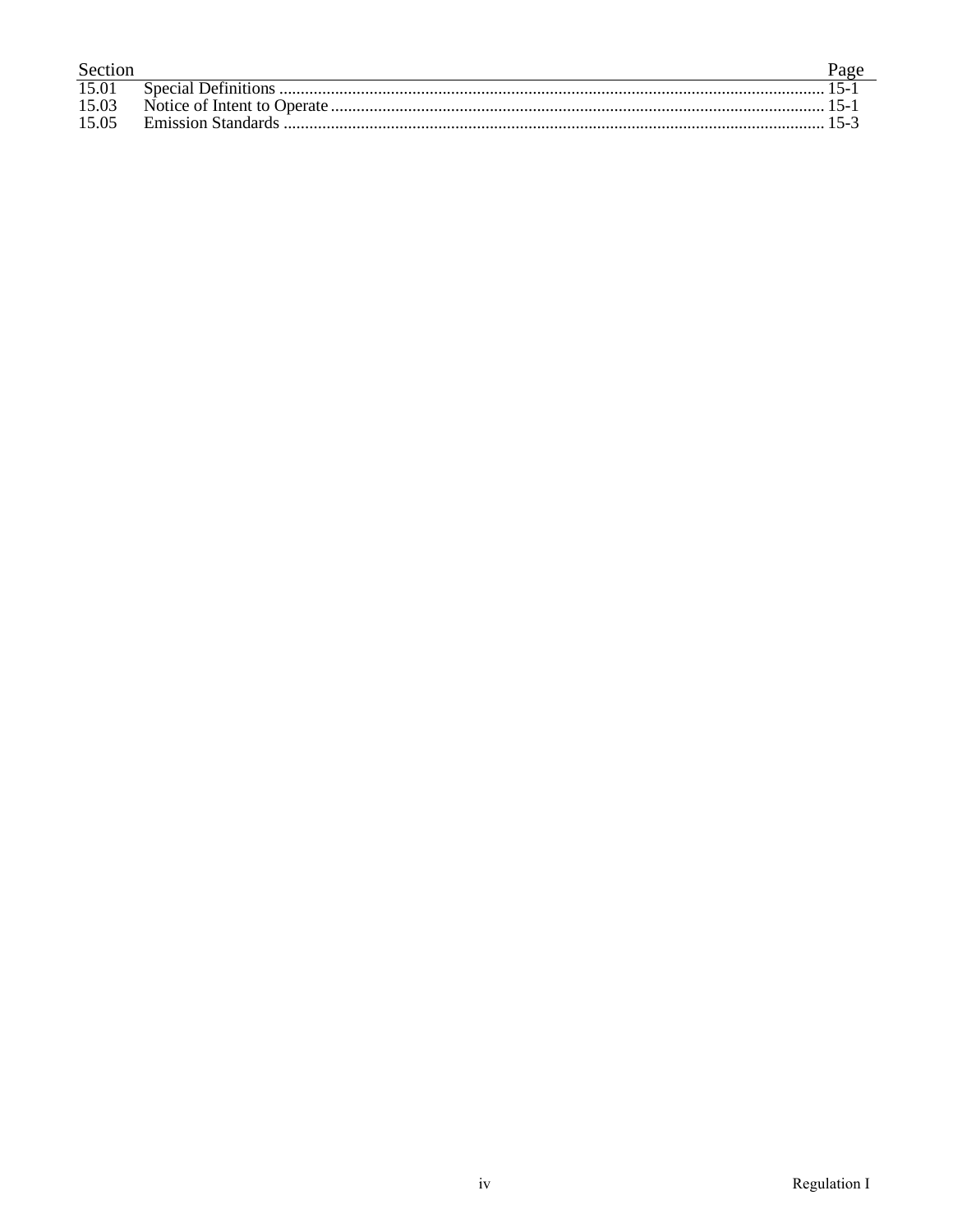# **Regulation I of the PUGET SOUND CLEAN AIR AGENCY**

As originally adopted by Resolution No. 12 on March 13, 1968 by the Board of Directors of the Agency and as amended by subsequent resolutions as follows:

| No. | Resolution<br>Date Adopted |                               | <b>Sections Amended</b>                                                                                  |
|-----|----------------------------|-------------------------------|----------------------------------------------------------------------------------------------------------|
|     |                            |                               |                                                                                                          |
| 25  | 07/09/69                   | Revised<br>Adopted            | $-3.11, 3.12,$ and $7.01$<br>$-3.29$                                                                     |
| 115 | 02/11/70                   | Extended                      | - Regulation I to Kitsap County                                                                          |
| 126 | 07/08/70                   | Revised<br>Adopted            | $-1.07, 9.03, 9.04, 9.07, and 9.09$<br>$-11.01, 11.03,$ and $11.05$                                      |
| 135 | 11/10/71                   | Revised                       | $-1.01, 1.07, 3.09, 3.11, 3.12, 3.29, 5.03, 5.05, 6.03, 6.07, 7.01, 9.02,$<br>9.09, 11.01, and 11.03     |
|     |                            | Adopted                       | $-11.06, 11.07, 11.08, 11.09,$ and 12.01                                                                 |
| 141 | 04/12/72                   | Revised                       | $-1.07$ and $9.02$                                                                                       |
| 142 | 05/10/72                   | Revised                       | $-1.07$ and $11.03$                                                                                      |
| 149 | 07/12/72                   | Adopted                       | $-9.17$                                                                                                  |
| 172 | 12/13/72                   | Adopted                       | $-7.02$                                                                                                  |
| 178 | 03/14/73                   | Adopted                       | $-9.19$                                                                                                  |
| 186 | 04/11/73                   | Revised                       | $-9.03$                                                                                                  |
| 187 | 04/11/73                   | Revised                       | $-9.16$                                                                                                  |
| 194 | 06/13/73                   | Revised                       | $-1.07$ and $9.02$                                                                                       |
| 214 | 10/10/73                   | Revised<br>Adopted<br>Deleted | - 1.01, 3.07, 3.25, Exhibit A of Article 5, 6.07, and 9.09<br>$-6.04$<br>$-9.17$                         |
| 218 | 12/12/73                   | Revised                       | $-6.04$                                                                                                  |
| 230 | 02/21/74                   | Revised                       | $-9.07$                                                                                                  |
| 251 | 06/20/74                   | Adopted                       | $-9.02A$                                                                                                 |
| 264 | 08/15/74                   | Revised                       | $-7.01$                                                                                                  |
| 285 | 11/21/74                   | Revised<br>Adopted            | $-6.03, 6.04, and 6.07$<br>$-6.06$                                                                       |
| 312 | 07/17/75                   | Adopted                       | - 18.01, 18.02, 18.03, 18.04, 18.05, 18.06, 18.07, 18.08, and 18.09                                      |
| 332 | 09/18/75                   | Revised                       | $-18.01$ and $18.05$                                                                                     |
| 361 | 03/18/76                   | Revised<br>Adopted<br>Deleted | $-1.07$<br>- 8.01, 8.02, 8.03, 8.04, 8.05, 8.06, 8.07, 8.08, 8.09, 8.10, and 8.11<br>$-9.02$ and $9.02A$ |
| 383 | 11/18/76                   | Revised                       | $-18.02$ and $18.03$                                                                                     |
| 417 | 12/08/77                   | Deleted                       | - 18.01, 18.02, 18.03, 18.04, 18.05, 18.06, 18.07, 18.08, and 18.09                                      |
| 461 | 03/13/80                   | Revised                       | - 1.07, Exhibit A of Article 5, 6.03, 6.04, and 6.06                                                     |
| 465 | 05/08/80                   | Adopted                       | $-3.24$                                                                                                  |
| 471 | 06/12/80                   | Adopted                       | $-6.08$                                                                                                  |
| 472 | 06/12/80                   | Revised                       | $-3.24$                                                                                                  |
| 477 | 08/14/80                   | Revised                       | $-11.01, 11.03, 11.05, 11.06, 11.07, and 11.09$                                                          |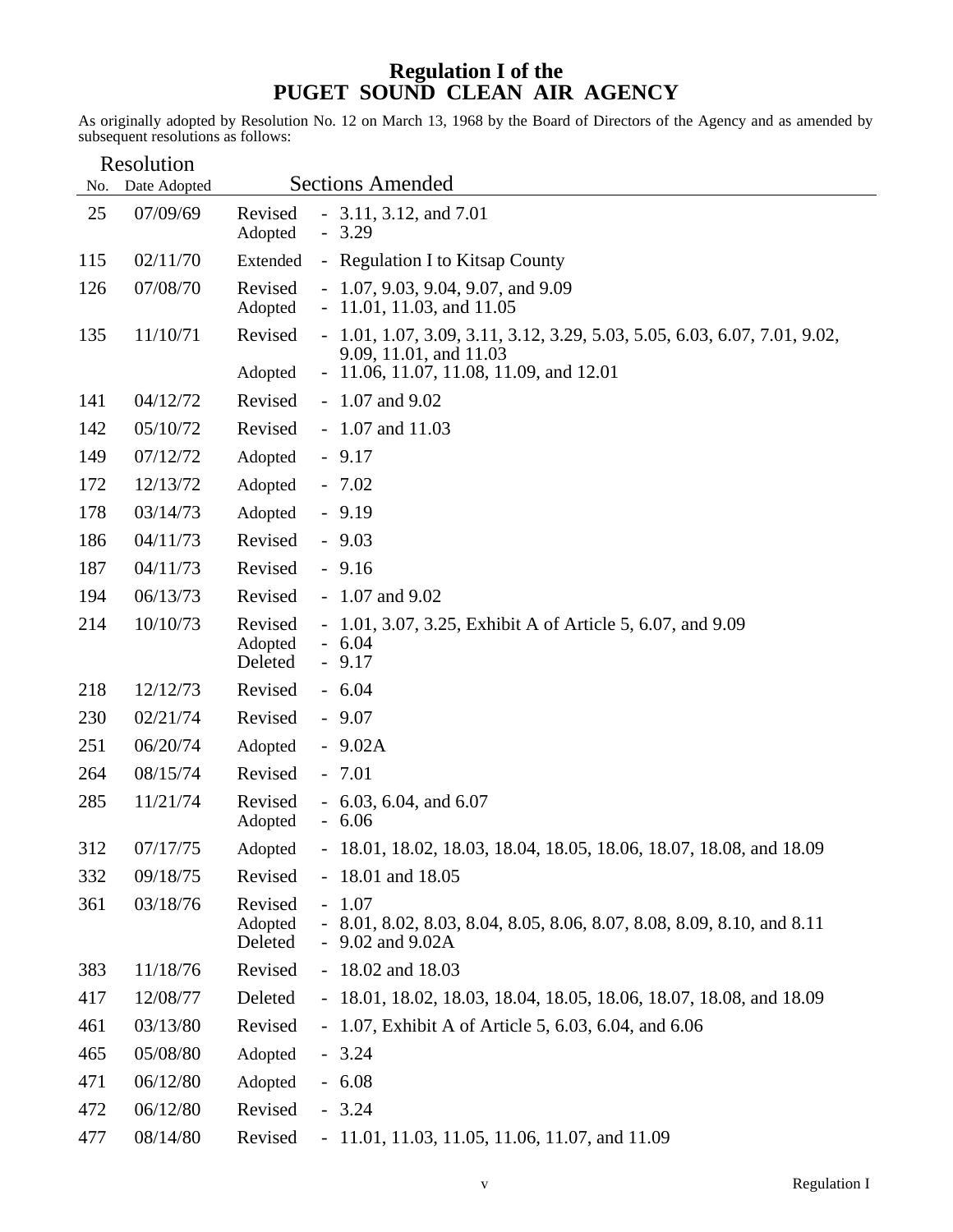|       | Resolution   |                    |                                                                                                                                                            |
|-------|--------------|--------------------|------------------------------------------------------------------------------------------------------------------------------------------------------------|
| No.   | Date Adopted |                    | <b>Sections Amended</b>                                                                                                                                    |
| 530   | 12/09/82     | Revised<br>Adopted | $-5.03$ and $5.05$<br>$-5.02, 5.07, \text{ and } 5.09$                                                                                                     |
| 531   | 12/09/82     | Revised<br>Adopted | $-3.05, 6.03,$ and $7.02$<br>$-3.06, 6.12, and 9.20$                                                                                                       |
| 536   | 06/09/83     | Revised            | $-9.04, 9.11,$ and $9.15$                                                                                                                                  |
| 547   | 10/13/83     | Revised            | $-1.07, 6.07,$ and 6.08                                                                                                                                    |
| 556   | 05/10/84     | Revised            | $-1.07, 3.25, \text{ and } 3.29$                                                                                                                           |
| 557   | 05/10/84     | Adopted<br>Deleted | $-9.17$<br>$-9.16$                                                                                                                                         |
| 567   | 12/13/84     | Revised            | - Exhibit A of Article 5                                                                                                                                   |
| 573   | 01/10/85     | Revised            | $-5.07$                                                                                                                                                    |
| 579   | 06/13/85     | Adopted            | $-9.08$                                                                                                                                                    |
| 593   | 12/12/85     | Adopted            | - Article 10                                                                                                                                               |
| 597   | 02/13/86     | Revised            | $-1.07, 3.05, 3.06,$ Exhibit A of Article 5, 6.03, 6.04, 6.05, 6.07, 6.09,<br>7.02, 8.08, 9.06, 9.07, 9.08, and 9.09                                       |
|       |              | Deleted            | $-9.19$                                                                                                                                                    |
| 616   | 11/12/87     | Revised<br>Adopted | $-1.07, 3.05, 3.09, 3.11, 3.29, 6.07, 6.12, 10.01, 10.02, 10.03, 10.04, and$<br>10.05<br>$-5.08$ and $6.10$                                                |
|       |              | Deleted            | $-3.12, 3.13,$ and $3.15$                                                                                                                                  |
| 617   | 01/14/88     | Revised            | $-10.02, 10.03, 10.04,$ and $10.05$                                                                                                                        |
| 621   | 06/09/88     | Revised<br>Adopted | $-1.07, 3.07, 5.05, 6.04, 6.08, 8.10, 9.03, 9.05, 9.06, 9.07, 9.09, 9.13,$<br>9.15, 9.20, and 12.01<br>- 9.10, 9.25, 11.04, 12.02, 12.03, 12.04, and 12.05 |
| 622   | 06/09/88     | Adopted            | - Delineation of Nonattainment Areas - 8.02                                                                                                                |
| 634   | 11/10/88     | Revised<br>Adopted | $-1.07$<br>- Article 13                                                                                                                                    |
| 636   | 12/08/88     | Revised            | $-1.07$ and 8.02                                                                                                                                           |
| 639   | 01/12/89     | Revised            | $-1.07, 7.02, 8.01, 8.02, 8.03, 8.04, 8.05,$ and Delineation of No-Burn<br>Zones - $8.02(b)$ & (c)                                                         |
|       |              | Deleted            | $-8.06, 8.07, 8.08, 8.09, 8.10,$ and 8.11                                                                                                                  |
| 640   | 02/09/89     | Revised            | $-13.02$ and 13.04                                                                                                                                         |
| 643   | 05/11/89     | Revised            | $-6.04, 6.07, 9.03, \text{ and } 9.09$                                                                                                                     |
| 644   | 08/10/89     | Revised            | $-1.07, 9.12, 9.15, 12.01, 12.02, 12.03, 12.04,$ and $12.05$                                                                                               |
| 649A1 | 11/16/89     | Adopted            | $-5.10$                                                                                                                                                    |
| 653   | 10/12/89     | Revised            | $-5.05$ and $5.07$                                                                                                                                         |
| 655   | 11/16/89     | Revised            | - 8.02 and Delineation of No-Burn Zones - 8.02(b)                                                                                                          |
| 660   | 03/08/90     | Revised            | $-8.01, 8.02,$ and $8.05$                                                                                                                                  |
| 666   | 09/13/90     | Deleted            | - Article 10 [ <i>effective 10/15/90</i> ]                                                                                                                 |
| 667   | 07/12/90     | Revised<br>Deleted | $-8.02(e)$<br>$-8.02(f)$                                                                                                                                   |
| 668   | 07/12/90     | Deleted            | $-5.10$                                                                                                                                                    |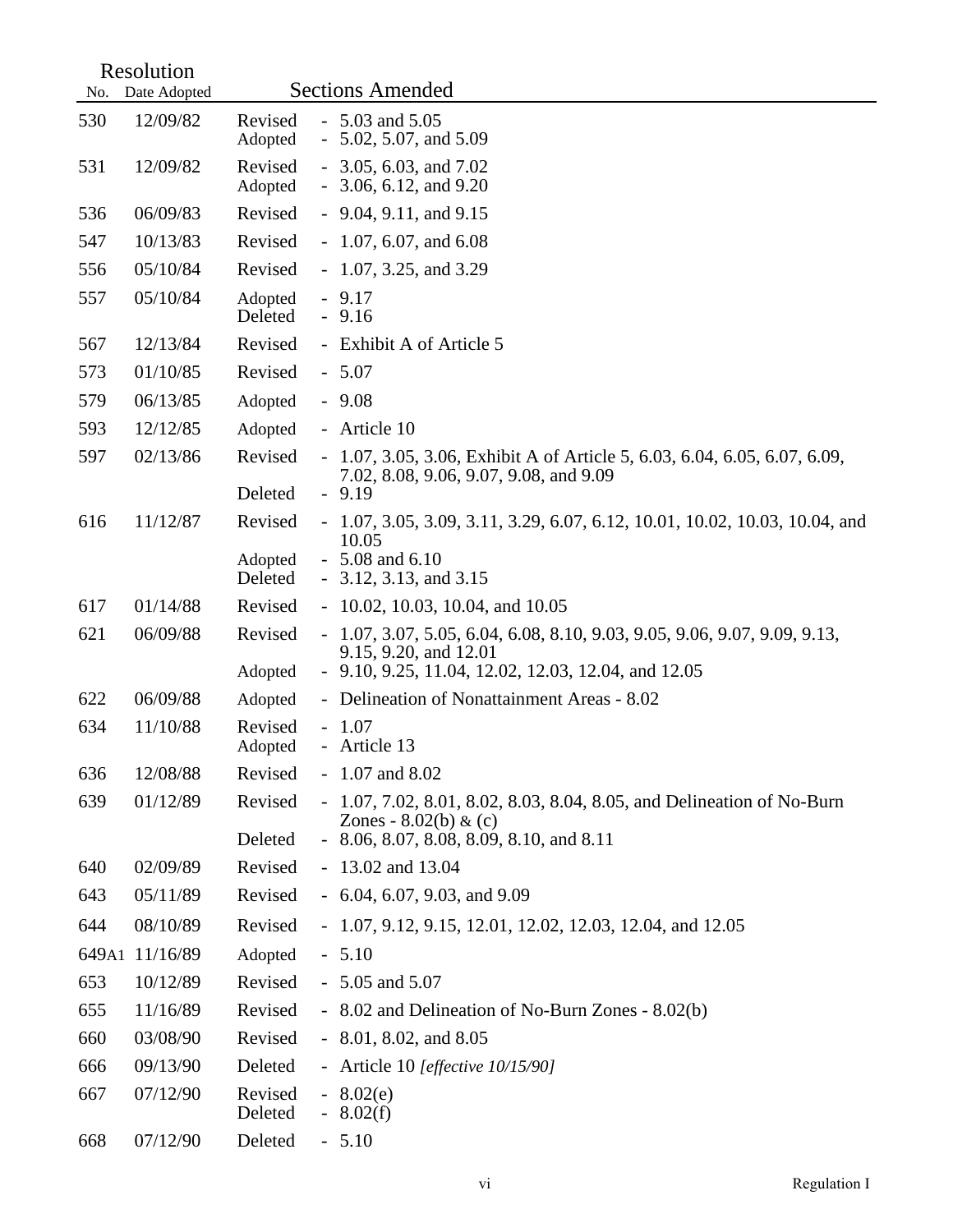| No. | Resolution<br>Date Adopted |                                           | <b>Sections Amended</b>                                                                                                                                                                                                                   |
|-----|----------------------------|-------------------------------------------|-------------------------------------------------------------------------------------------------------------------------------------------------------------------------------------------------------------------------------------------|
| 670 | 08/09/90                   | Revised                                   | - 5.03, 5.05 and 5.07 [ <i>effective 10/01/90</i> ]                                                                                                                                                                                       |
| 671 | 10/11/90                   | Revised<br>Adopted                        | $-13.02$ and 13.05<br>$-13.03$                                                                                                                                                                                                            |
| 676 | 10/11/90                   | Revised                                   | $-6.08$ [effective 11/11/90]                                                                                                                                                                                                              |
| 700 | 06/13/91                   | Revised<br>Adopted                        | $-1.07$ [effective 07/15/91]<br>- $9.16$ [effective 07/15/91]                                                                                                                                                                             |
| 702 | 08/08/91                   | Revised<br>Deleted<br>$Re\#d/$<br>Revised | $-3.01, 3.05,$ and $3.09$<br>$-3.03, 3.06, 3.21, and 3.24$<br>$-3.07$ to 3.19, 3.11 to 3.17, 3.17 to 3.07, 3.19 to 3.03, 3.23 to 3.21,<br>3.25 to 3.13, 3.27 to 3.15, 3.29 to 3.11, Article 7 to Article 4,<br>7.01 to 4.01, 7.02 to 4.02 |
| 708 | 09/26/91                   | Revised                                   | $-13.01, 13.02, 13.04,$ and 13.05                                                                                                                                                                                                         |
| 710 | 11/14/91                   | Revised<br>Adopted                        | $-6.04$ [effective 12/01/91]<br>$-5.10$ [effective 12/01/91]                                                                                                                                                                              |
| 713 | 12/12/91                   | Revised                                   | $-5.07$                                                                                                                                                                                                                                   |
| 716 | 01/09/92                   | Revised<br>Deleted                        | $-1.07$ [effective 02/09/92]<br>- 9.25, 12.05, and 13.02 [effective 02/09/92]                                                                                                                                                             |
| 724 | 04/09/92                   | Revised<br>Deleted                        | - 8.01, 8.02, 8.03, and 8.04 [ <i>effective</i> 06/01/92]<br>$-8.05$ [effective 06/01/92]                                                                                                                                                 |
| 734 | 09/10/92                   | Revised                                   | - 3.11 and $6.04$ [effective $11/01/92$ ]                                                                                                                                                                                                 |
| 738 | 11/19/92                   | Revised<br>Deleted<br>Adopted             | $-1.07, 6.03, 6.04, 6.07, 6.08, 6.09$ [effective 01/01/93]<br>- 6.05, 6.11, and 6.12 [effective $01/01/93$ ]<br>$-5.11$ [effective 01/01/93]                                                                                              |
| 746 | 01/14/93                   | $Re\#d/$<br>Revised<br>Adopted            | - 4.02 (renumbered as $4.03$ ) [effective $03/04/93$ ]<br>$-4.02$ [effective 03/04/93]                                                                                                                                                    |
| 751 | 05/13/93                   | Revised<br>Deleted                        | - 8.02 and 8.03 [effective 06/17/93]<br>- Addenda [effective 06/17/93]                                                                                                                                                                    |
| 756 | 07/08/93                   | Revised<br>Deleted                        | - 3.11, 5.07, 5.11, 6.04, 6.07, 6.10 [effective 08/14/93]<br>$-5.10$ [effective 08/14/93]                                                                                                                                                 |
| 760 | 08/12/93                   | Revised<br>Adopted                        | $-5.03$ [effective 09/17/93]<br>- $6.11$ [effective 09/17/93]                                                                                                                                                                             |
| 764 | 10/14/93                   | Revised                                   | $-5.11$ [effective 11/15/93]                                                                                                                                                                                                              |
| 765 | 10/28/93                   | Revised                                   | $-6.04$ [effective 11/29/93]                                                                                                                                                                                                              |
| 766 | 10/28/93                   | Adopted                                   | $-7.01, 7.03, 7.05, 7.07$ [effective 11/29/93]                                                                                                                                                                                            |
| 769 | 12/09/93                   | Revised<br>Deleted<br>Adopted             | $-9.05$ [effective 01/13/94]<br>$-9.06$ [effective 01/13/94]<br>$-3.23$ [effective 01/13/94]                                                                                                                                              |
| 777 | 02/10/94                   | Revised<br>Deleted<br>Adopted             | - 3.01, 3.05, 5.03, and 9.09 [ <i>effective 03/17/94</i> ]<br>- 3.03, 3.07, 5.09, and 9.17 [ <i>effective 03/17/94</i> ]<br>$-3.07$ [effective 03/17/94]                                                                                  |
| 783 | 04/14/94                   | Revised                                   | - $8.03$ and $8.04$ [effective 05/19/94]                                                                                                                                                                                                  |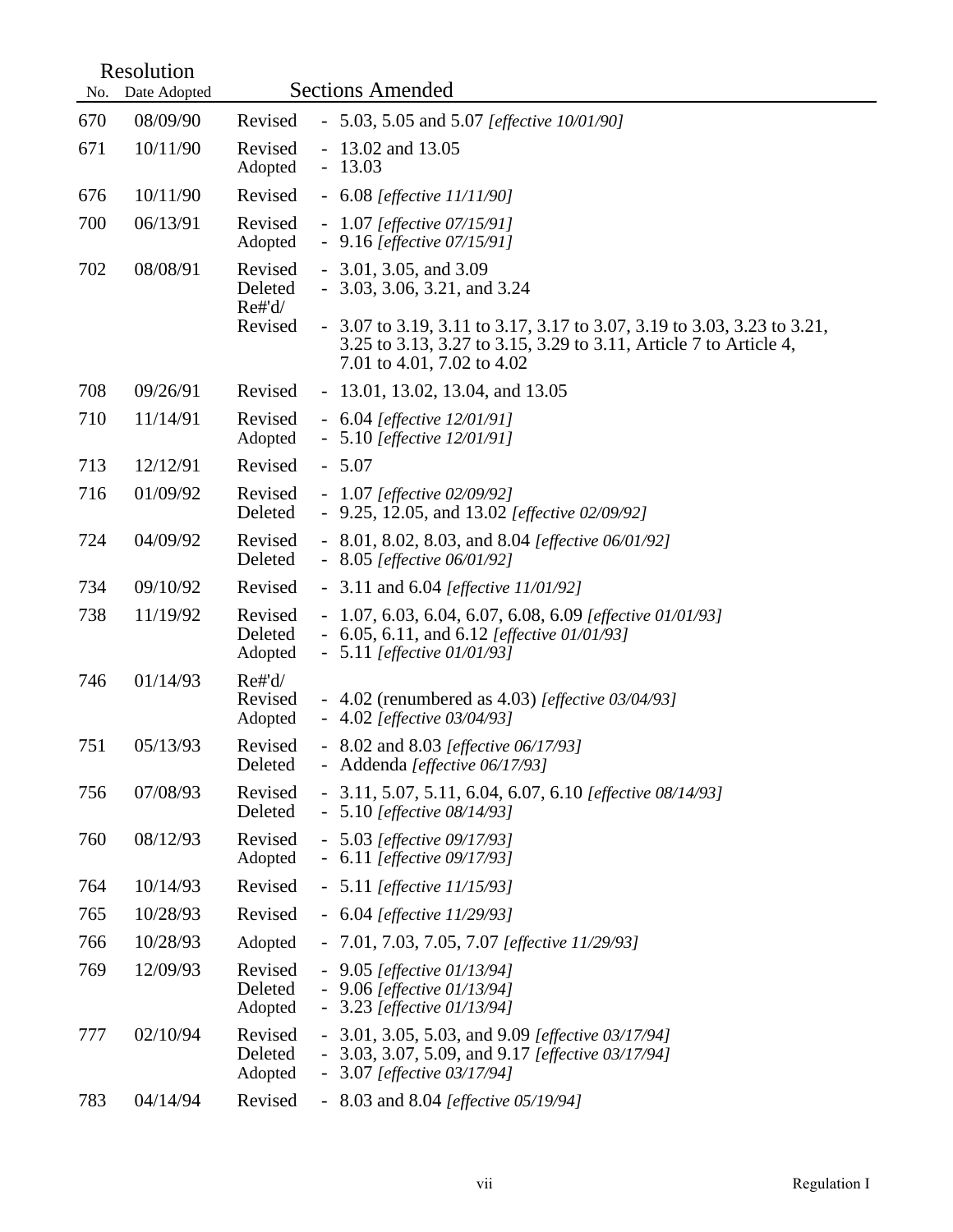|     | Resolution   |                                                                                                                                                                                                                                              |
|-----|--------------|----------------------------------------------------------------------------------------------------------------------------------------------------------------------------------------------------------------------------------------------|
| No. | Date Adopted | <b>Sections Amended</b>                                                                                                                                                                                                                      |
| 784 | 04/14/94     | - 1.07, 6.06, 6.07, 6.09, 9.07, 9.08, Article 11 (title) [effective 05/19/94]<br>Revised<br>Deleted<br>- 11.01, 11.03, 11.04, 11.05, 11.06, 11.07, 11.08, 11.09 [effective 05/19/94]<br>- 11.01 and 11.02 [effective $05/19/94$ ]<br>Adopted |
| 798 | 09/08/94     | Revised<br>- 3.11, 5.07, 6.11, 7.07, and 9.03 [effective 10/14/94]                                                                                                                                                                           |
| 808 | 12/08/94     | Adopted<br>$-13.07$ [effective 01/09/95]                                                                                                                                                                                                     |
| 813 | 02/09/95     | Revised<br>- 3.07 and 8.03 [ <i>effective 03/19/95</i> ]<br>Deleted<br>- $9.04$ [effective 03/19/95]                                                                                                                                         |
| 821 | 09/14/95     | Revised<br>- 3.11, 5.07, 5.11, 6.11, and 7.07 [ <i>effective 10/19/95</i> ]                                                                                                                                                                  |
| 825 | 02/08/96     | Revised<br>$-8.02$ [effective 03/14/96]<br>Deleted<br>$-8.01$ [effective 03/14/96]<br>- 8.05, 8.07, and 8.08 [ <i>effective</i> 03/14/96]<br>Adopted                                                                                         |
| 832 | 06/13/96     | Adopted<br>$-3.03$ [effective 07/18/96]                                                                                                                                                                                                      |
| 838 | 09/12/96     | Revised<br>- 5.02, 5.03, 5.05, and 6.03 [effective $11/01/96$ ]                                                                                                                                                                              |
| 839 | 09/12/96     | Revised<br>- 3.11, 3.23, 5.07, 6.04, 6.11, and 7.07 [effective 11/01/96]<br>Deleted<br>- 5.08 and 5.11 [ <i>effective 11/01/96</i> ]<br>Adopted<br>$-7.09$ [effective 11/01/96]                                                              |
| 842 | 12/12/96     | Revised<br>- 5.03 and 6.04 [ <i>effective 01/16/97</i> ]                                                                                                                                                                                     |
| 849 | 03/13/97     | Revised<br>$-8.07$ [effective 04/17/97]                                                                                                                                                                                                      |
| 856 | 09/11/97     | Revised<br>- 3.03, 3.11, 5.05, 5.07, 6.04, 6.10, 6.11, 7.07, 7.09 [effective 11/01/97]<br>$-3.04$ [effective 11/01/97]<br>Adopted                                                                                                            |
| 865 | 04/09/98     | Revised<br>- 9.03, 9.09, 12.01, and 12.03 [effective 06/01/98]<br>Deleted<br>- 12.02 and 12.04 [ <i>effective</i> 06/01/98]<br>$-9.04$ [effective 06/01/98]<br>Adopted                                                                       |
| 870 | 09/10/98     | Revised<br>- 3.11, 5.03, 5.05, 6.11, and 7.09 [effective 11/01/98]<br>$-3.02$ [effective 11/01/98]<br>Adopted                                                                                                                                |
| 871 | 09/10/98     | Revised<br>- 5.07 and 7.07 [ <i>effective 11/01/98</i> ]                                                                                                                                                                                     |
| 872 | 10/08/98     | Revised<br>- 1.03, 1.07, and 3.17 [ <i>effective 11/14/98</i> ]<br>- 3.06 and 13.02 [effective 11/14/98]<br>Adopted                                                                                                                          |
| 873 | 10/08/98     | Revised<br>- 8.02, 8.03, and 8.04 [ <i>effective 11/14/98</i> ]<br>- 8.01 and 8.06 [effective 11/14/98]<br>Adopted                                                                                                                           |
| 880 | 03/11/99     | Revised<br>- 1.07, 6.03, 6.04, 6.06, and 6.07 [effective 04/17/99]                                                                                                                                                                           |
| 881 | 03/11/99     | Revised<br>- $8.04$ and $9.03$ [effective $04/17/99$ ]                                                                                                                                                                                       |
| 882 | 03/11/99     | Revised<br>- 3.03, 3.04, 9.11, and 9.15 [effective 04/17/99]<br>Deleted<br>- $9.12$ [effective 04/17/99]                                                                                                                                     |
| 886 | 07/08/99     | Revised<br>- 5.03, 6.03, and 9.16 [effective 08/13/99]                                                                                                                                                                                       |
| 894 | 09/09/99     | Revised<br>- 5.07 and 7.07 [ <i>effective 11/01/99</i> ]                                                                                                                                                                                     |
| 895 | 09/09/99     | Revised<br>$-1.01, 1.03, 1.05, 1.07, 3.01, 3.03, 3.11, 6.11, 7.03, 8.07, 8.08,$ and<br>13.01 [effective 11/01/99]                                                                                                                            |
| 905 | 12/09/99     | Revised<br>- 4.01, 4.02, and 4.03 [effective 01/10/00]                                                                                                                                                                                       |
| 925 | 07/13/00     | Revised<br>- 3.11, 5.07, 6.11, and 7.07 [ <i>effective 08/18/00</i> ]                                                                                                                                                                        |
| 933 | 11/09/00     | Revised<br>- 8.04 and 8.05 [ <i>effective 01/01/01</i> ]<br>Deleted<br>8.01, 8.02, 8.03, and 8.06 [effective 01/01/01]<br>8.09, 8.10, 8.11, and 8.12 [effective 01/01/01]<br>Adopted                                                         |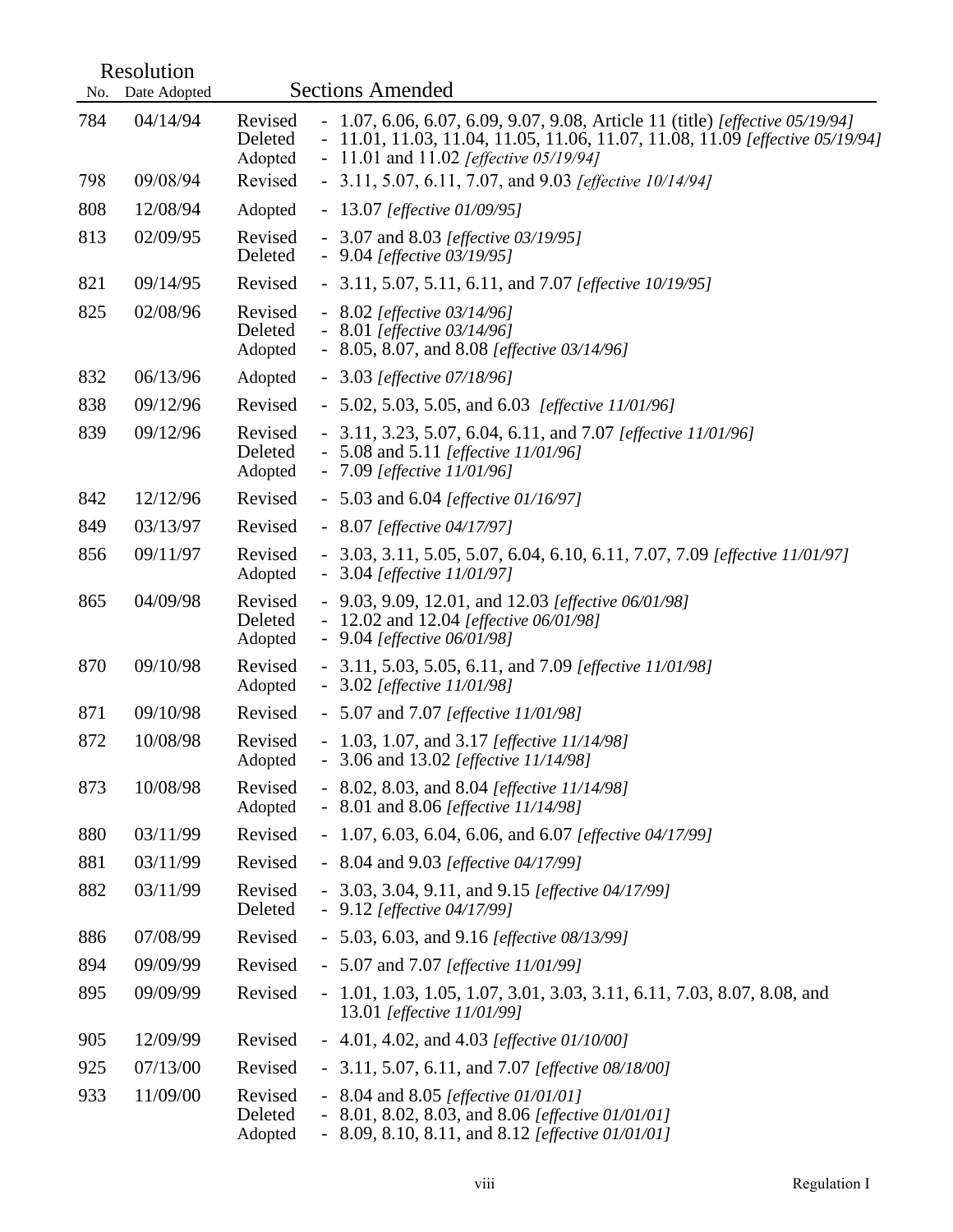|      | Resolution       |                                       |                |                                                                                                                                                                                                              |  |
|------|------------------|---------------------------------------|----------------|--------------------------------------------------------------------------------------------------------------------------------------------------------------------------------------------------------------|--|
|      | No. Date Adopted |                                       |                | <b>Sections Amended</b>                                                                                                                                                                                      |  |
| 943  | 05/10/01         | Adopted                               | $\blacksquare$ | 2.01 2.02, 2.03, 2.04, 2.05, 2.06, 2.07, 2.08, 2.09, 2.10, 2.11, 2.12,<br>2.13, and 2.14 [effective 06/16/01]                                                                                                |  |
| 944  | 07/12/01         | Revised                               |                | - 6.03, 6.04, 6.09, 6.10, and 9.16 [ <i>effective 09/01/01</i> ]                                                                                                                                             |  |
| 946  | 06/14/01         | Revised                               |                | - 3.02, 5.07, and 7.07 [ <i>effective</i> $07/20/01$ ]                                                                                                                                                       |  |
| 954  | 09/13/01         | Revised<br>Adopted                    |                | - 3.11 and 6.11 [ <i>effective 10/20/01</i> ]<br>$-3.25$ [effective 10/20/01]                                                                                                                                |  |
| 957  | 10/11/01         | Revised<br>Deleted                    |                | - 5.07 and 7.07 [ <i>effective 11/16/01</i> ]<br>$-4.02$ [effective 11/16/01]                                                                                                                                |  |
| 968  | 05/23/02         | Revised                               |                | $-5.07$ [effective 09/01/02]                                                                                                                                                                                 |  |
| 969  | 05/23/02         | Revised                               |                | $-6.04$ [effective 09/01/02]                                                                                                                                                                                 |  |
| 970  | 05/23/02         | Revised                               |                | $-7.07$ [effective 09/01/02]                                                                                                                                                                                 |  |
| 976  | 12/19/02         | Adopted                               |                | $-8.06$ [effective 01/23/03]                                                                                                                                                                                 |  |
| 978  | 09/26/02         | Revised                               |                | - 3.11, 3.25, and 6.11 [ <i>effective 11/03/02</i> ]                                                                                                                                                         |  |
| 981  | 10/24/02         | Revised                               |                | $-8.12$ [effective 11/30/02]                                                                                                                                                                                 |  |
| 992  | 05/22/03         | Revised                               |                | - 3.03 and 6.04 [ <i>effective</i> $07/01/03$ ]                                                                                                                                                              |  |
| 994  | 05/22/03         | Revised                               |                | - 5.05 and 5.07 [ <i>effective 07/01/03</i> ]                                                                                                                                                                |  |
| 995  | 05/22/03         | Revised                               |                | $-7.07$ [effective 07/01/03]                                                                                                                                                                                 |  |
| 1009 | 09/25/03         | Revised                               |                | - 3.11 and 3.25 [ <i>effective 11/01/03</i> ]                                                                                                                                                                |  |
| 1024 | 03/25/04         | Revised<br>Deleted<br>Adopted         |                | - 1.07, 3.04, 6.03, 6.09, 9.03, 9.04, 9.08, and 12.03 [effective 05/01/04]<br>6.06, 6.07, and 6.08 [ <i>effective</i> 05/01/04]<br>$-6.01$ [effective 05/01/04]                                              |  |
| 1030 | 06/24/04         | Revised<br>Deleted                    |                | - 5.03, 5.05, and 5.07 [ <i>effective 08/01/04</i> ]<br>$-5.02$ [effective 08/01/04]                                                                                                                         |  |
| 1031 | 07/22/04         | Revised                               |                | - 7.03 and 7.07 [ <i>effective 09/01/04</i> ]                                                                                                                                                                |  |
| 1036 | 09/23/04         | Revised<br>Deleted<br>Adopted<br>Re#d | $\blacksquare$ | - 3.11, 3.25, and 12.03 [ <i>effective 11/01/04</i> ]<br>11.01, 11.02, 13.02, 13.03, 13.04, and 13.05 [effective 11/01/04]<br>13.02 [effective 11/01/04]<br>13.07 (renumbered as 13.03) [effective 11/01/04] |  |
| 1044 | 06/23/05         | Revised                               |                | $-5.07$ [effective 08/01/05]                                                                                                                                                                                 |  |
| 1045 | 06/23/05         | Revised                               |                | $-6.04$ [effective 08/01/05]                                                                                                                                                                                 |  |
| 1055 | 09/22/05         | Revised                               |                | - 3.11 and 3.25 [ <i>effective 11/01/05</i> ]                                                                                                                                                                |  |
| 1056 | 11/17/05         | Revised                               |                | $-6.01$ [effective 01/01/06]                                                                                                                                                                                 |  |
| 1057 | 09/22/05         | Revised                               |                | - 13.02 [ <i>effective 11/01/05</i> ]                                                                                                                                                                        |  |
| 1063 | 03/23/06         | Revised                               |                | $-3.07, 6.01$ [effective 05/01/06]                                                                                                                                                                           |  |
| 1064 | 03/23/06         | Revised                               |                | $-6.03, 6.04$ [effective 05/01/06]                                                                                                                                                                           |  |
| 1067 | 06/22/06         | Revised                               |                | $-5.07$ [effective 08/01/06]                                                                                                                                                                                 |  |
| 1082 | 10/26/06         | Revised                               |                | - 3.11 and 3.25 [ <i>effective 12/01/06</i> ]                                                                                                                                                                |  |
| 1083 | 10/26/06         | Revised                               |                | - 5.03 and 6.03 [ <i>effective 12/01/06</i> ]                                                                                                                                                                |  |
| 1089 | 02/22/07         | Revised                               |                | $-9.16$ [effective 09/01/07]                                                                                                                                                                                 |  |
| 1106 | 09/27/07         | Revised                               |                | - 3.02, 3.11, and 3.25 [ <i>effective 11/01/07</i> ]                                                                                                                                                         |  |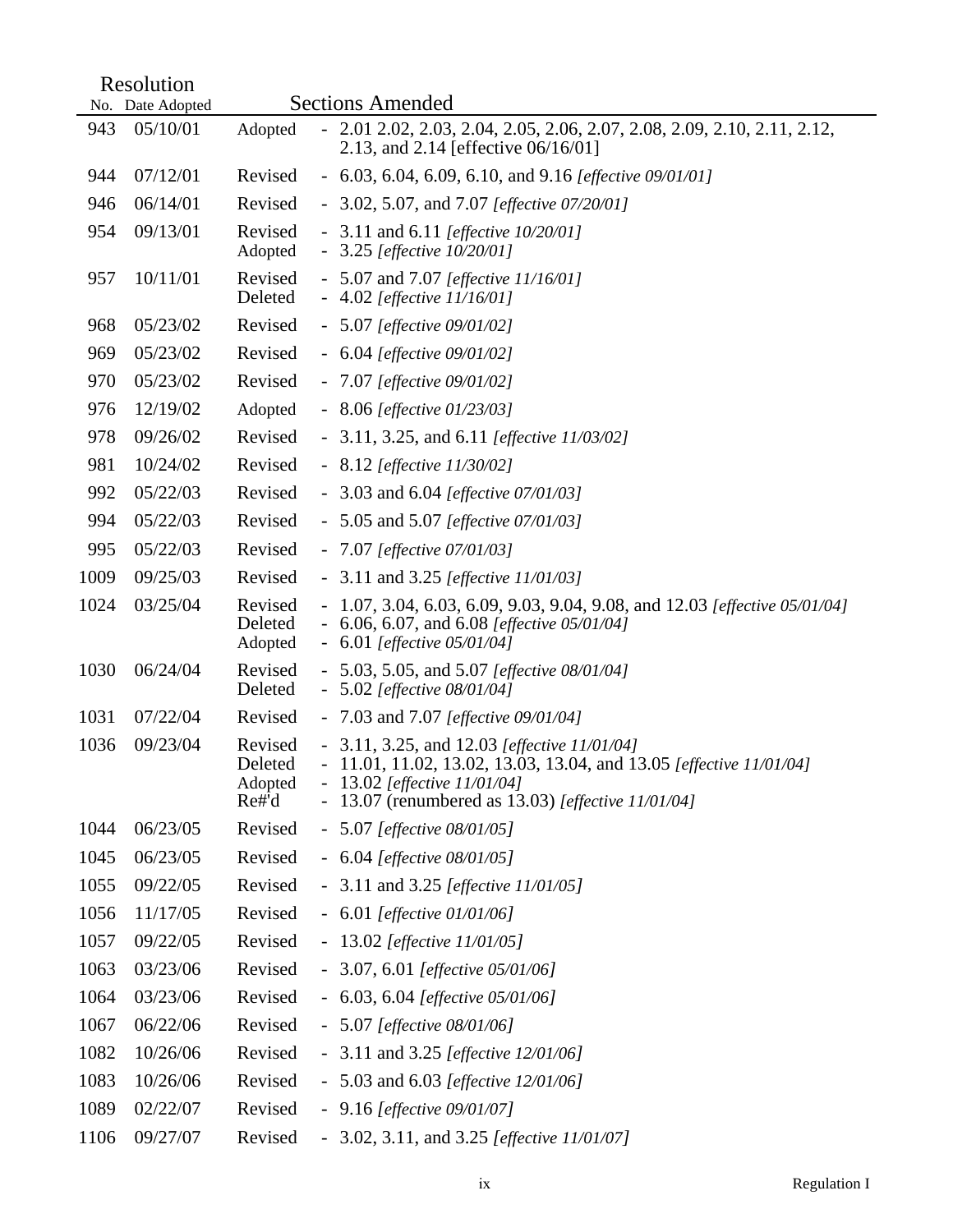|      | Resolution                   |                    |                          | <b>Sections Amended</b>                                                                                 |
|------|------------------------------|--------------------|--------------------------|---------------------------------------------------------------------------------------------------------|
| 1107 | No. Date Adopted<br>09/27/07 | Revised            |                          |                                                                                                         |
|      |                              |                    |                          | $-6.01$ [effective 11/01/07]                                                                            |
| 1112 | 02/28/08                     | Revised<br>Adopted |                          | - 8.09, 8.10, and 8.11 [ <i>effective 04/01/08</i> ]<br>8.13 [effective 04/01/08]                       |
| 1117 | 05/22/08                     | Revised            |                          | $-5.07$ [effective 07/01/08]                                                                            |
| 1118 | 05/22/08                     | Revised            |                          | $-6.04$ [effective 07/01/08]                                                                            |
| 1119 | 05/22/08                     | Revised            |                          | $-7.07$ [effective 07/01/08]                                                                            |
| 1131 | 09/25/08                     | Revised            |                          | - 3.11 and 3.25 [ <i>effective 11/01/08</i> ]                                                           |
| 1132 | 09/25/08                     | Revised            |                          | - 5.03 and 6.03 [ <i>effective 11/01/08</i> ]                                                           |
| 1133 | 09/25/08                     | Revised            |                          | $-7.09$ [effective 11/01/08]                                                                            |
| 1134 | 09/25/08                     | Revised            |                          | - 8.04 and 8.05 [ <i>effective 11/01/08</i> ]                                                           |
| 1149 | 03/26/09                     | Revised            |                          | - $2.02$ and $2.06$ [effective $05/01/09$ ]                                                             |
| 1154 | 04/23/09                     | Revised            |                          | $-8.13$ [effective 06/01/09]                                                                            |
| 1147 | 05/28/09                     | Revised            |                          | $-8.08$ [effective 07/01/09]                                                                            |
| 1170 | 09/24/09                     | Revised            |                          | - 3.11 and 3.25 [ <i>effective 11/01/09</i> ]                                                           |
| 1171 | 09/24/09                     | Revised            |                          | - 5.03 and 6.03 [ <i>effective 11/01/09</i> ]                                                           |
| 1172 | 09/24/09                     | Revised            |                          | $-6.01$ [effective 11/01/09]                                                                            |
| 1184 | 03/25/10                     | Revised            |                          | - 5.03 and 5.07 [ <i>effective 05/01/10]</i>                                                            |
| 1192 | 07/22/10                     | Adopted            | $\blacksquare$           | 14.01, 14.02, 14.03, 14.04, 14.05, 14.06, 14.07, and 14.08<br>[effective $09/01/10$ ]                   |
| 1196 | 09/23/10                     | Revised            |                          | - 3.11 and 3.25 [ <i>effective 11/01/10</i> ]                                                           |
| 1199 | 10/28/10                     | Revised            |                          | $-8.05$ [effective 01/01/11]                                                                            |
| 1200 | 10/28/10                     | Revised            |                          | $-9.16$ [effective $12/02/10$ ]                                                                         |
| 1210 | 05/26/11                     | Revised            |                          | $-5.07$ [effective 07/01/11]                                                                            |
| 1221 | 09/22/11                     | Revised            |                          | - 6.01, 6.03, and 6.04 [effective $11/01/11$ ]                                                          |
| 1222 | 09/22/11                     | Revised            |                          | - 3.11 and 3.25 [ <i>effective <math>11/01/11</math></i> ]                                              |
| 1231 | 12/15/11                     | Revised            |                          | $-3.03$ [effective 02/01/12]                                                                            |
| 1233 | 12/15/11                     | Adopted            |                          | - 15.01, 15.03, and 15.05 [ <i>effective 02/01/12</i> ]                                                 |
| 1232 | 01/26/12                     | Revised<br>Adopted |                          | - 5.03 and 6.03 [ <i>effective 03/02/12</i> ]<br>- 5.12 and 9.18 [ <i>effective 03/02/12</i> ]          |
| 1241 | 05/24/12                     | Revised            |                          | $-3.04$ [effective 07/01/12]                                                                            |
| 1242 | 05/24/12                     | Revised            |                          | $-5.07$ [effective 07/01/12]                                                                            |
| 1243 | 05/24/12                     | Revised            |                          | $-6.04$ [effective 07/01/12]                                                                            |
| 1244 | 05/24/12                     | Revised            |                          | $-7.07$ [effective 07/01/12]                                                                            |
| 1253 | 09/27/12                     | Revised            |                          | - 3.11 and 3.25 [ <i>effective 11/01/12]</i>                                                            |
| 1254 | 09/27/12                     | Revised            |                          | - 5.03 and 6.03 [ <i>effective 11/01/12]</i>                                                            |
| 1255 | 09/27/12                     | Revised            |                          | $-8.05$ [effective 11/01/12]                                                                            |
| 1258 | 10/25/12                     | Revised<br>Adopted | $\overline{\phantom{0}}$ | 13.01, 13.02, 13.03 [effective 12/01/12]<br>13.04, 13.05, 13.06, and 13.07 [ <i>effective 12/01/12]</i> |
| 1270 | 03/28/13                     | Revised            |                          | $-6.01$ [effective 05/01/13]                                                                            |